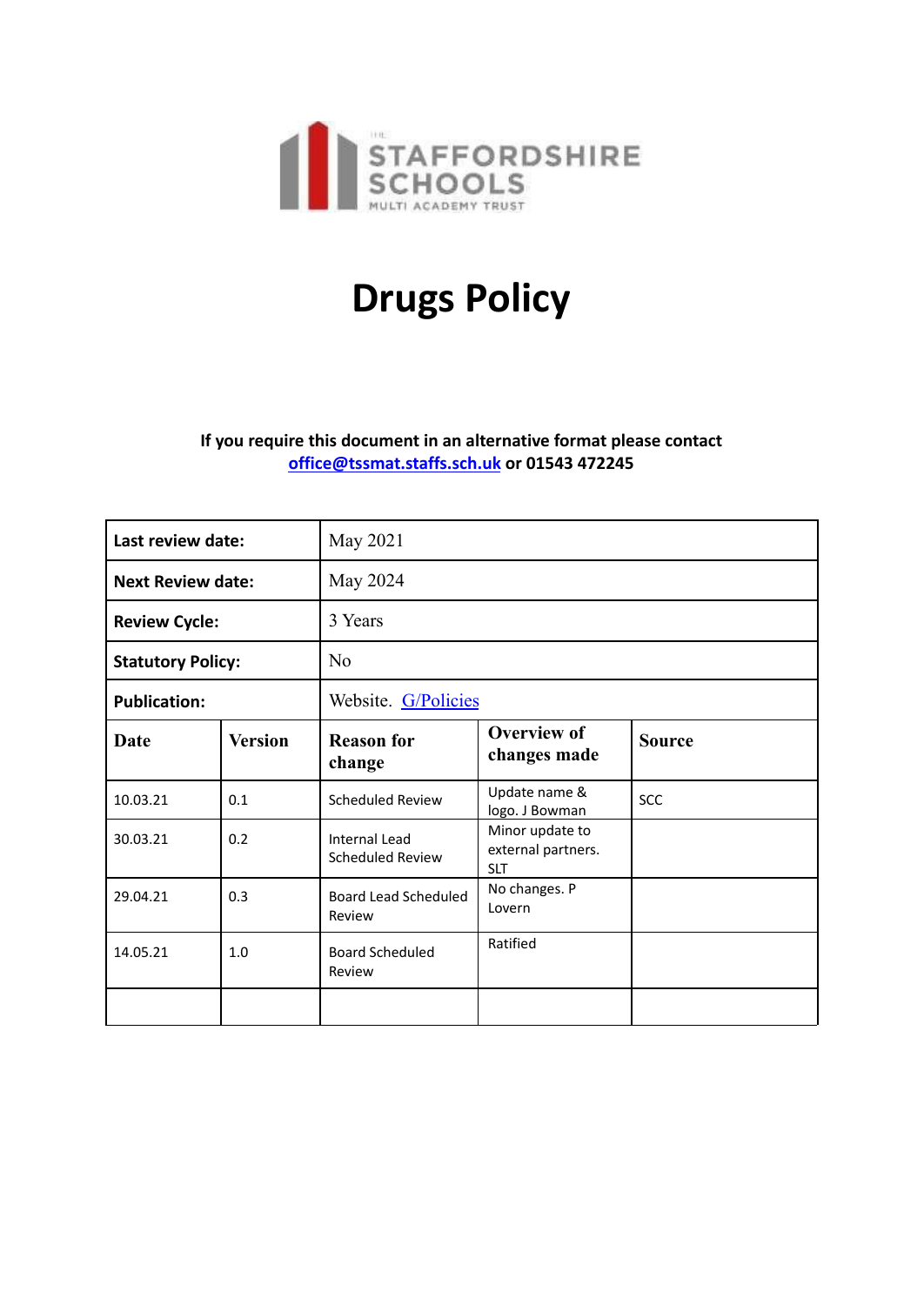## **Drugs Policy**

This policy has been written to provide guidelines for the schools within The Staffordshire Schools Multi Academy Trust, and their communities for the management of drug-related incidents and the teaching of drugs education to the children.

The Trust is aware that the misuse of drugs by young people may have a serious impact on their healthy, well-being and academic achievement. The Trust has a part to play in reducing the risks to its pupils.

It has been written with reference to:

- 1. DfES circular 4/95;
- 2. Drugs Education Curriculum Guidance for Schools;
- 3. Drugs A Guidance Manual for Schools in Staffordshire;
- 4. Drugs Education in School (Ofsted);
- 5. Writing and Implementing a policy for Drug Education and the management of Drug Related Incidents;
- 6. Quality standards in drug education;
- 7. Protecting Young People (DfES 1998)
- 8. The Right Choice (Scoda 1998)
- 9. The Right Approach (Scoda 1999)
- 10. The Right Responses (Scoda 1999)
- 11. The National Curriculum Handbook (DfES/QCA 1999)

### **Drug Education Curriculum**

The Drug Education programme in the Trust is part of our wider curriculum. Although taught alongside Science topics, it is also part of the Trust ethos that teaches values and self-respect as written in our Trust aims. Any incidents that arise may be dealt with in a variety of ways e.g. assemblies, class discussions etc. We will encourage outside visitors to have a role in drug education.

Class teachers will be responsible for delivering the programme.

The Headteacher will manage the programme and ensure its implementation. Staff and Directors will be given opportunities to develop their understanding of drug education and its delivery within Trust schools.

#### **Aims and Objectives**

For the purposes of this policy the word 'drug' includes both legal and illegal substances, volatile substances (Solvents), alcohol and tobacco and prescribed medicines.

The outcomes of drug education are to give young people the knowledge, skills and attitudes to appreciate the benefits of a healthy lifestyle and relate these to their own action, both now and in their future lives. Effective drug education enables pupils to:

- Improve their self esteem;
- Make informed choices and decisions;
- Develop personal initiative and be able to take responsibility;
- Recognise personal skills and qualities in themselves and others;
- Maintain and develop relationships;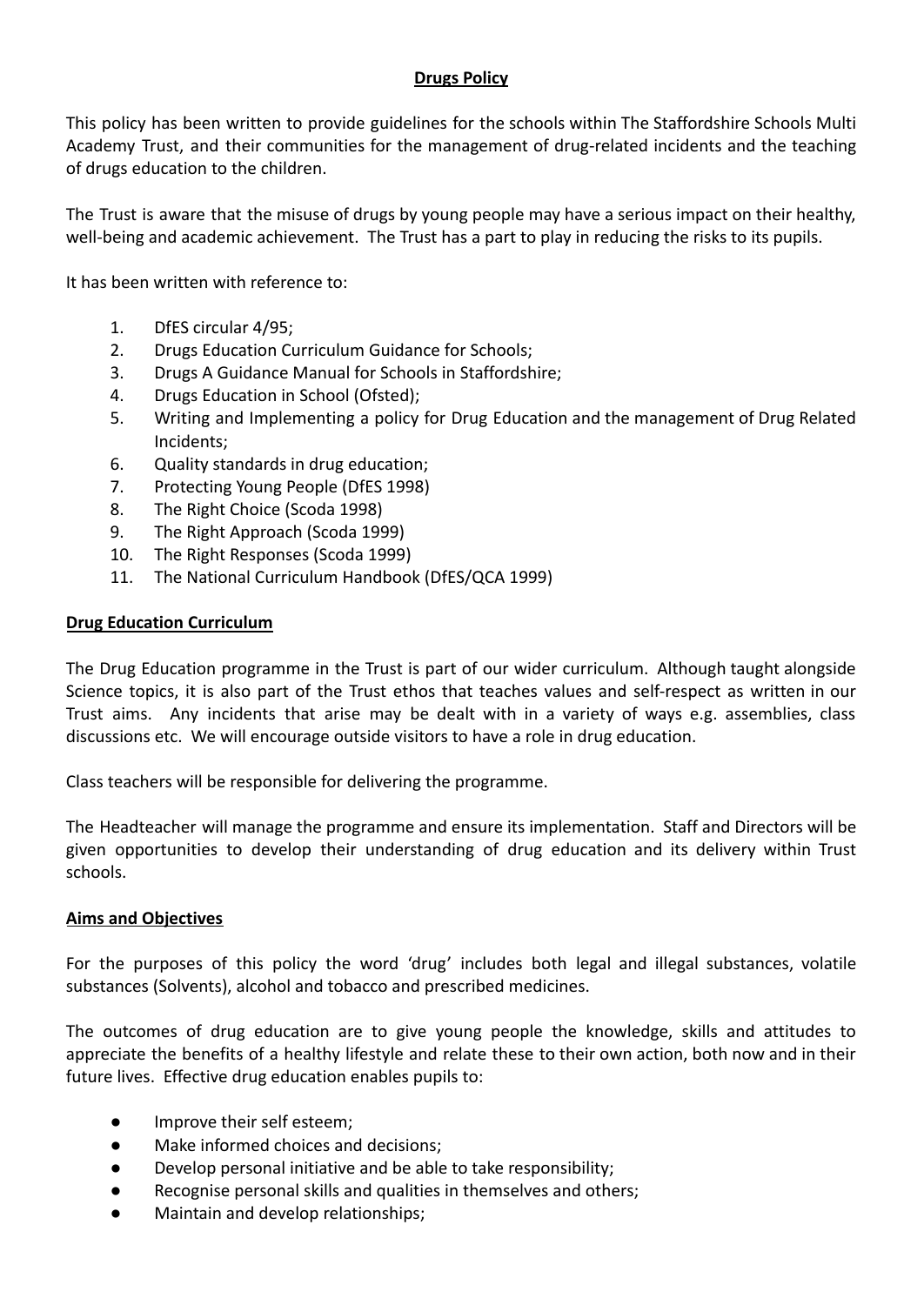- Develop self confidence;
- Develop assertiveness in appropriate situations
- Develop the motivation to succeed.

## **Managing Drug Incidents**

The Headteacher is responsible for co-ordinating a school's response to drug incidents, including day to day arrangements for dealing with any drug paraphernalia such as needles, syringes and broken bottles and their disposal.

The primary concern of the Trust is the care and welfare of its children. The Trust will seek to balance the safety and security of the school with the individual needs of pupils.

Any incident of drugs will take account of:

- The age and maturity of the pupil;
- The intention of the pupil and the circumstances of the incident;
- The nature and legal status of the substance involved;
- The availability of support for the pupil and the family from other agencies.

The sanctions available to the Trust are described in the Trust's Behaviour Policy.

The Trust considers that the education it provides, together with support of the parents, gives children the best chance of resisting long term harm from drug abuse. Whenever possible they will strive to sustain the involvement of the child in formal education.

Where illegal drugs are found on school premises or in the possession of a pupil, or in the immediate vicinity of the school grounds, the Trust will follow the flow chart "situations involving drugs without medical authority".

## **School Environments, Relationships and Ethos of the Trust**

Drug education can be enhanced by a supportive Trust ethos, where all are valued and encouraged, positive relationships are seen as important and there is a safe and secure school environment which is conducive to learning. The Trust uses Votes for Schools, PHSE, Picture News, Science lessons, and circle time.

#### **Trust Curriculum**

Drug education is firmly rooted within the non-statutory framework for PSHE and Citizenship and is not delivered in isolation. Many opportunities exist throughout the curriculum for promoting drug education. The programme is developmental and builds on young people's existing knowledge, experiences and perceptions. There is progression across key stages. Consideration is given to pupil's needs, ethnic origin and culture and is sympathetic to the needs of vulnerable and at risk pupils. The programme demonstrates educational inclusion in respect of the new OFSTED framework.

The Drugs Education curriculum is delivered through:

- Discrete curriculum for PSHE;
- National curriculum science;
- Other subjects/curriculum areas;
- Through PSHE and Citizenship activities and school events.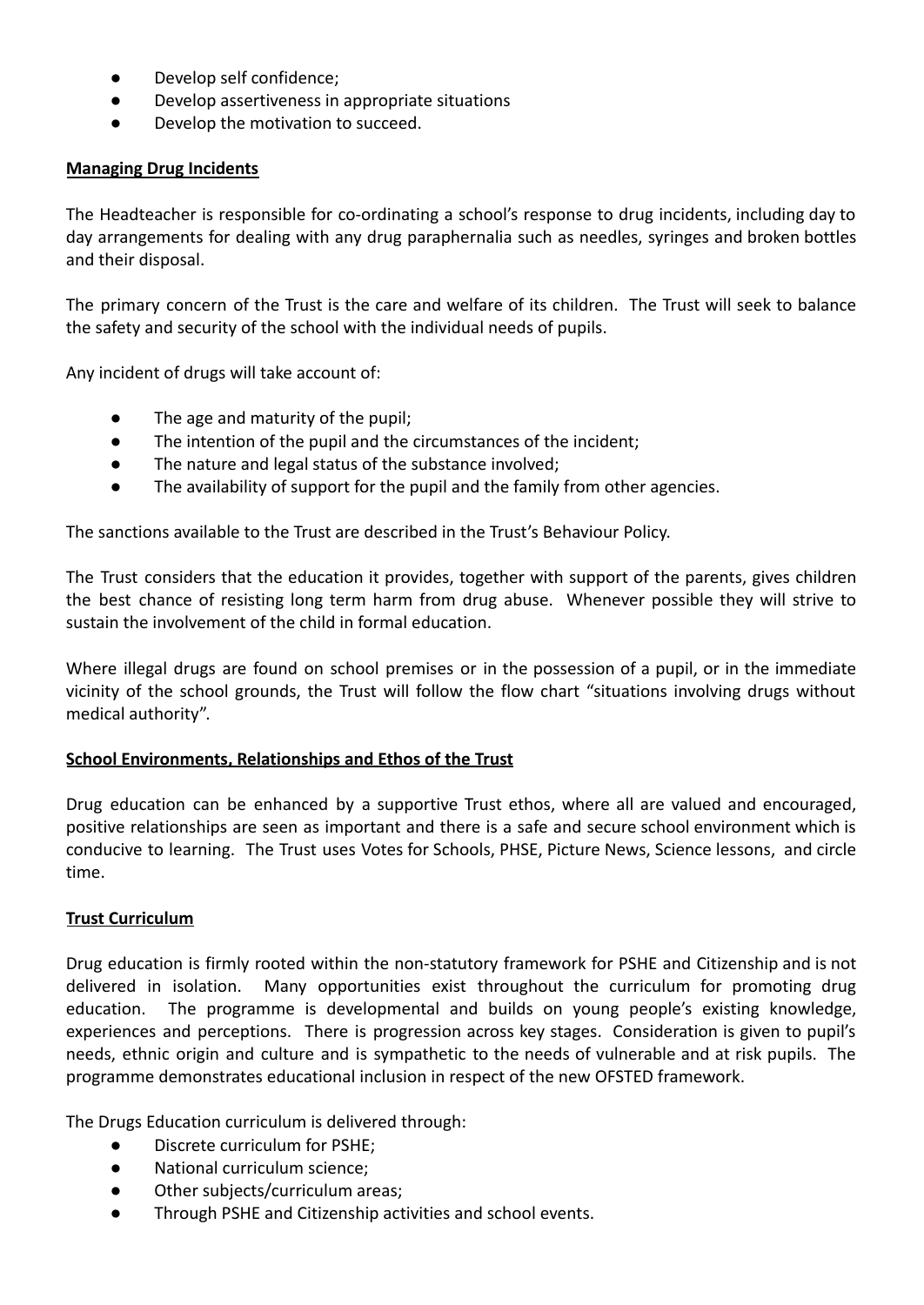The programme has three main elements:

- Attitudes and values:
- Personal and social skills and emotional literacy;
- Knowledge and understanding.

It is important that the programme ensures that *all* pupils know the Trust expectations and procedures for managing drug related incidents.

There will be ongoing evaluation and monitoring of the programme for drug education. The Headteacher and PSHE co-ordinator will be responsible for monitoring and evaluating the programme. Parents, staff and pupils will be included in the process.

#### **Approaches to Teaching and Learning**

Our Trust can help young people develop confidence in talking, listening and thinking about drugs. A number of teaching strategies help this, including:

- Establishing ground rules with pupils;
- Using 'distancing' techniques such as role play;
- Knowing how to deal with unexpected questions or comments from pupils;
- Encouraging reflection.

To facilitate pupils learning in drug education:

- The purpose of each lesson is made clear;
- Appropriate learning experiences are planned and meet the needs of *all* the pupils in the class;
- Learning experiences draw on pupils' own experiences or existing knowledge and provide a range of opportunities for pupils to learn, practise and demonstrate skills, attitudes and knowledge;
- The focus is not on fear arousal techniques;
- Teaching resources are up to date, differentiated and culturally and age appropriate;
- Time is given for pupils to reflect and consolidate their own learning and to record their own progress;
- Attention is given to developing a safe and secure classroom climate;
- Staff training needs are met.

A variety of teaching and learning strategies are used in delivering the programme, together with previously mentioned resources. Staff development will be identified through professional development and the school development plan.

The Trust leads the programme but outside visitors have a role. The visitors who contribute to the drug education programme include the school nurse and community police.

There are guidelines for staff on confidentiality and handling sensitive and controversial issues and supporting young people.

Teachers and other adults involved in drug education will sometimes hear disclosure that suggest a child may be at risk. It is essential that all are aware of the Trust's Safeguarding policy. A copy of this is available from the Designated Safeguarding Leads, in staff rooms, or on the shared network. Where an